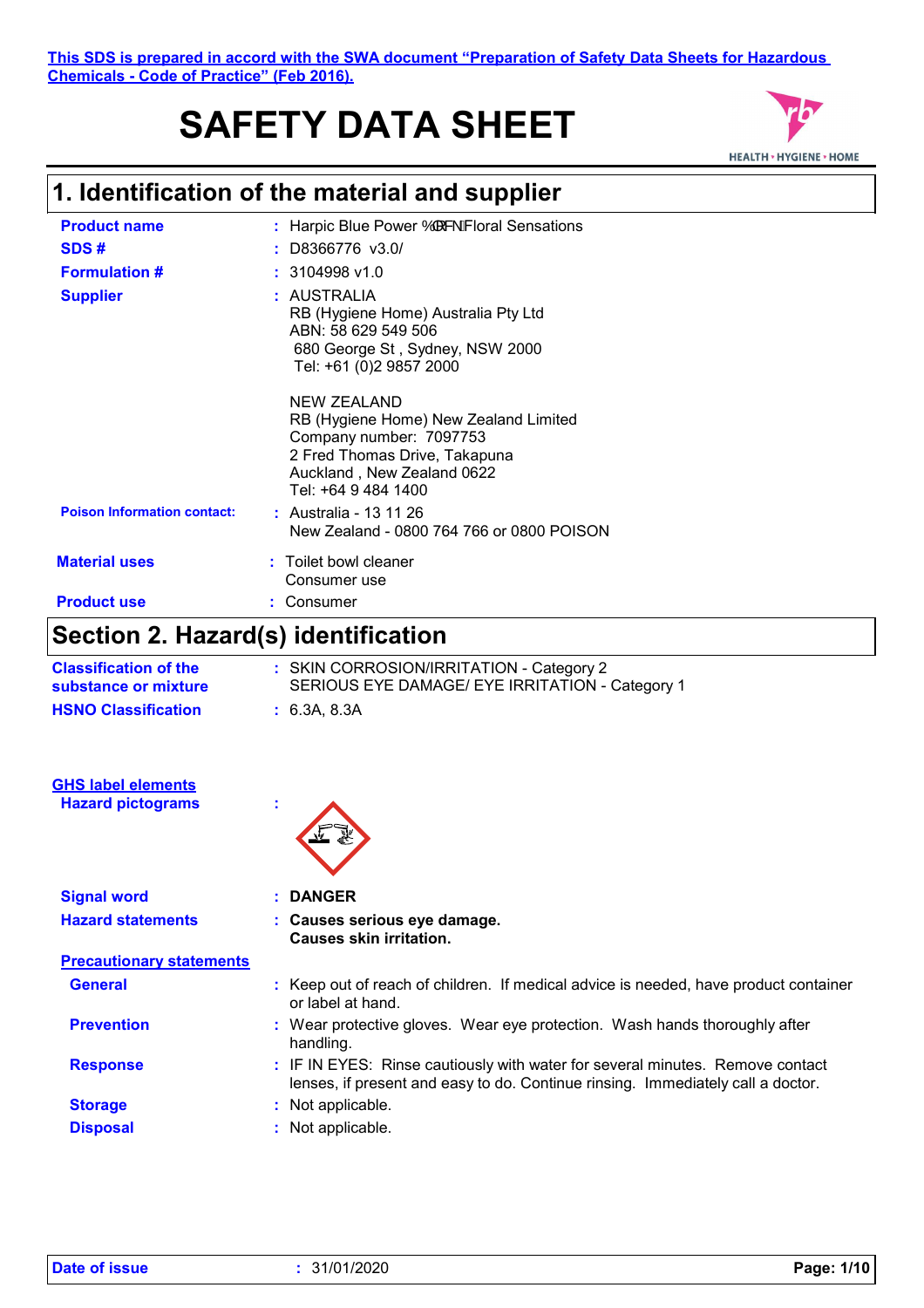# **Section 2. Hazard(s) identification**

**Recommendations :** No known significant effects or critical hazards.

**Other hazards which do not :** None known. **result in classification**

## **Section 3. Composition and ingredient information**

**Substance/mixture :**

Mixture

| <b>Ingredient name</b>         | $\%$ (w/w) | <b>CAS number</b> |
|--------------------------------|------------|-------------------|
| sodium dodecylbenzenesulfonate | I≥30 - <54 | 25155-30-0        |

 **Other Non-hazardous ingredients to 100%**

**Occupational exposure limits, if available, are listed in Section 8.**

### **Section 4. First aid measures**

| <b>Description of necessary first aid measures</b> |                                                                                                                                                                                                                                                                                                                                                                                                                                                                                                                                                                                                                                                                                                                                                                                                                                                                                      |
|----------------------------------------------------|--------------------------------------------------------------------------------------------------------------------------------------------------------------------------------------------------------------------------------------------------------------------------------------------------------------------------------------------------------------------------------------------------------------------------------------------------------------------------------------------------------------------------------------------------------------------------------------------------------------------------------------------------------------------------------------------------------------------------------------------------------------------------------------------------------------------------------------------------------------------------------------|
| <b>Eye contact</b>                                 | : Get medical attention immediately. Call a poison center or physician. Immediately<br>flush eyes with plenty of water, occasionally lifting the upper and lower eyelids.<br>Check for and remove any contact lenses. Continue to rinse for at least 10 minutes.<br>Chemical burns must be treated promptly by a physician.                                                                                                                                                                                                                                                                                                                                                                                                                                                                                                                                                          |
| <b>Inhalation</b>                                  | Get medical attention immediately. Call a poison center or physician. Remove<br>victim to fresh air and keep at rest in a position comfortable for breathing. If it is<br>suspected that fumes are still present, the rescuer should wear an appropriate mask<br>or self-contained breathing apparatus. If not breathing, if breathing is irregular or if<br>respiratory arrest occurs, provide artificial respiration or oxygen by trained personnel.<br>It may be dangerous to the person providing aid to give mouth-to-mouth<br>resuscitation. If unconscious, place in recovery position and get medical attention<br>immediately. Maintain an open airway. Loosen tight clothing such as a collar, tie,<br>belt or waistband.                                                                                                                                                  |
| <b>Skin contact</b>                                | Get medical attention immediately. Call a poison center or physician. Flush<br>contaminated skin with plenty of water. Remove contaminated clothing and shoes.<br>Wash contaminated clothing thoroughly with water before removing it, or wear<br>gloves. Continue to rinse for at least 10 minutes. Chemical burns must be treated<br>promptly by a physician. Wash clothing before reuse. Clean shoes thoroughly<br>before reuse.                                                                                                                                                                                                                                                                                                                                                                                                                                                  |
| <b>Ingestion</b>                                   | Get medical attention immediately. Call a poison center or physician. Wash out<br>mouth with water. Remove dentures if any. Remove victim to fresh air and keep at<br>rest in a position comfortable for breathing. If material has been swallowed and the<br>exposed person is conscious, give small quantities of water to drink. Stop if the<br>exposed person feels sick as vomiting may be dangerous. Do not induce vomiting<br>unless directed to do so by medical personnel. If vomiting occurs, the head should<br>be kept low so that vomit does not enter the lungs. Chemical burns must be treated<br>promptly by a physician. Never give anything by mouth to an unconscious person.<br>If unconscious, place in recovery position and get medical attention immediately.<br>Maintain an open airway. Loosen tight clothing such as a collar, tie, belt or<br>waistband. |

**Most important symptoms/effects, acute and delayed Potential acute health effects**

**Date of issue :** 31/01/2020 **Page: 2/10**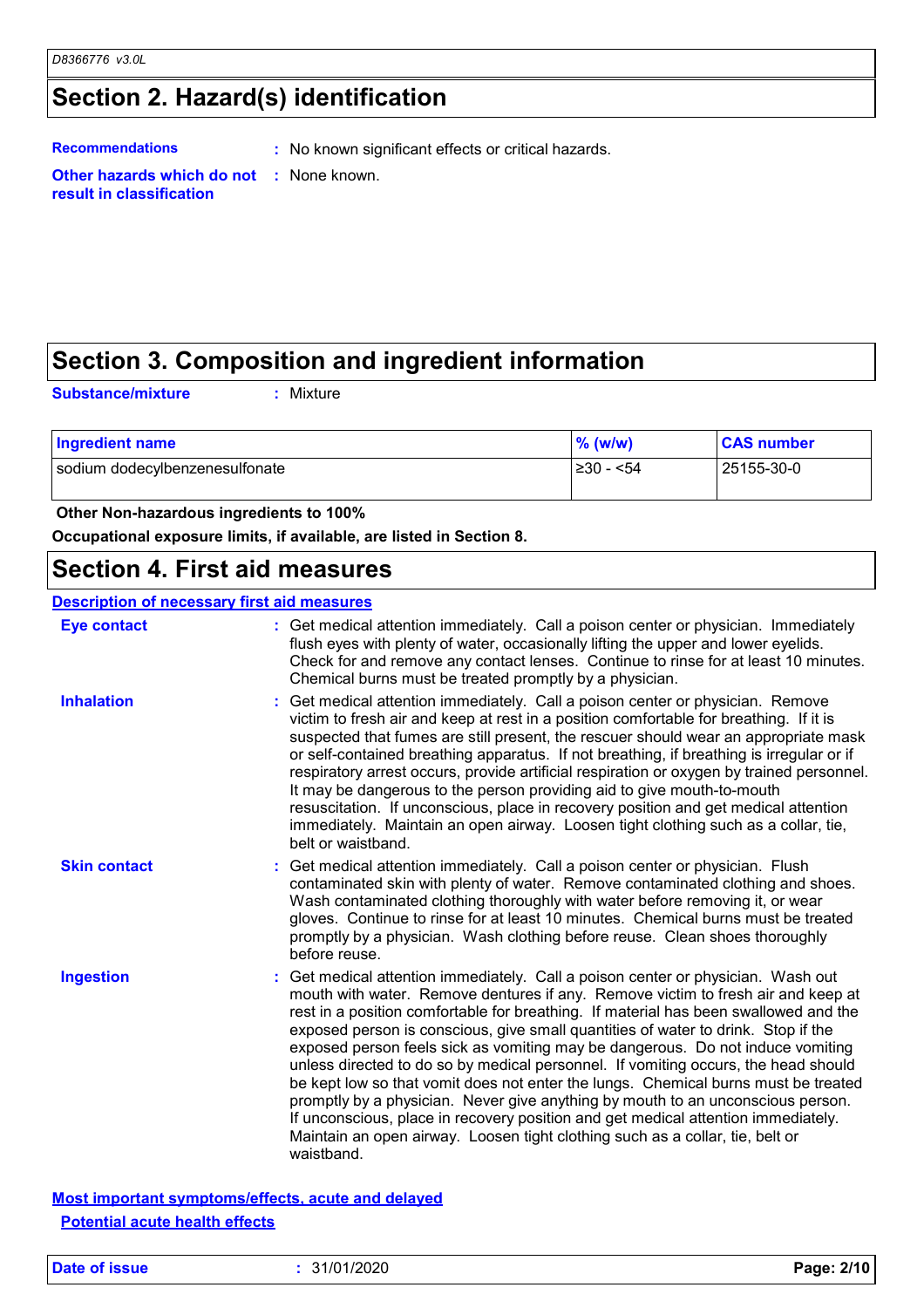# **Section 4. First aid measures**

| : Causes serious eye damage.                                                                                                                                                                                                                                                                                                                                                                                    |
|-----------------------------------------------------------------------------------------------------------------------------------------------------------------------------------------------------------------------------------------------------------------------------------------------------------------------------------------------------------------------------------------------------------------|
| No known significant effects or critical hazards.                                                                                                                                                                                                                                                                                                                                                               |
| : Causes skin irritation.                                                                                                                                                                                                                                                                                                                                                                                       |
| : No known significant effects or critical hazards.                                                                                                                                                                                                                                                                                                                                                             |
| <b>Over-exposure signs/symptoms</b>                                                                                                                                                                                                                                                                                                                                                                             |
| : Adverse symptoms may include the following:<br>pain<br>watering<br>redness                                                                                                                                                                                                                                                                                                                                    |
| : No specific data.                                                                                                                                                                                                                                                                                                                                                                                             |
| : Adverse symptoms may include the following:<br>pain or irritation<br>redness<br>blistering may occur                                                                                                                                                                                                                                                                                                          |
| : Adverse symptoms may include the following:<br>stomach pains                                                                                                                                                                                                                                                                                                                                                  |
| Indication of immediate medical attention and special treatment needed, if necessary                                                                                                                                                                                                                                                                                                                            |
| : Treat symptomatically. Contact poison treatment specialist immediately if large<br>quantities have been ingested or inhaled.                                                                                                                                                                                                                                                                                  |
| : No specific treatment.                                                                                                                                                                                                                                                                                                                                                                                        |
| : No action shall be taken involving any personal risk or without suitable training. If it<br>is suspected that fumes are still present, the rescuer should wear an appropriate<br>mask or self-contained breathing apparatus. It may be dangerous to the person<br>providing aid to give mouth-to-mouth resuscitation. Wash contaminated clothing<br>thoroughly with water before removing it, or wear gloves. |
|                                                                                                                                                                                                                                                                                                                                                                                                                 |

**See toxicological information (Section 11)**

# **Section 5. Fire-fighting measures**

| <b>Extinguishing media</b>                             |                                                                                                                                                                                                     |
|--------------------------------------------------------|-----------------------------------------------------------------------------------------------------------------------------------------------------------------------------------------------------|
| <b>Suitable extinguishing</b><br>media                 | : Use an extinguishing agent suitable for the surrounding fire.                                                                                                                                     |
| <b>Unsuitable extinguishing</b><br>media               | : None known.                                                                                                                                                                                       |
| <b>Specific hazards arising</b><br>from the chemical   | : No specific fire or explosion hazard.                                                                                                                                                             |
| <b>Hazardous thermal</b><br>decomposition products     | : Decomposition products may include the following materials:<br>carbon dioxide<br>carbon monoxide<br>sulfur oxides<br>metal oxide/oxides                                                           |
| <b>Special protective actions</b><br>for fire-fighters | : Promptly isolate the scene by removing all persons from the vicinity of the incident if<br>there is a fire. No action shall be taken involving any personal risk or without<br>suitable training. |
| <b>Special protective actions</b><br>for fire-fighters | : Fire-fighters should wear appropriate protective equipment and self-contained<br>breathing apparatus (SCBA) with a full face-piece operated in positive pressure<br>mode.                         |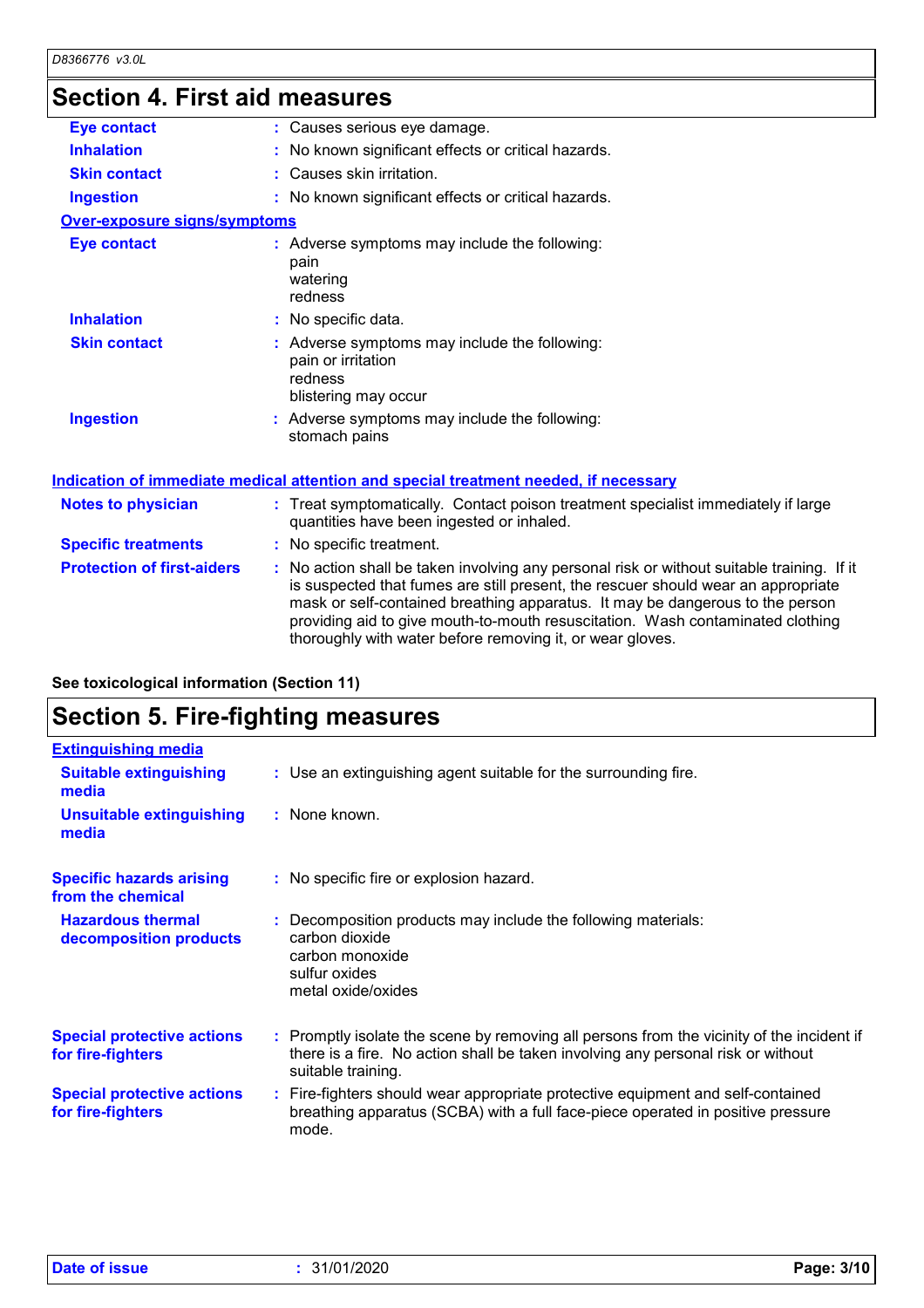# **Section 6. Accidental release measures**

|                                                              | <b>Personal precautions, protective equipment and emergency procedures</b>                                                                                                                                                                                                                                                                                                                                                                         |
|--------------------------------------------------------------|----------------------------------------------------------------------------------------------------------------------------------------------------------------------------------------------------------------------------------------------------------------------------------------------------------------------------------------------------------------------------------------------------------------------------------------------------|
| For non-emergency<br>personnel                               | : No action shall be taken involving any personal risk or without suitable training.<br>Evacuate surrounding areas. Keep unnecessary and unprotected personnel from<br>entering. Do not touch or walk through spilled material. Provide adequate<br>ventilation. Wear appropriate respirator when ventilation is inadequate. Put on<br>appropriate personal protective equipment.                                                                  |
|                                                              | For emergency responders : If specialized clothing is required to deal with the spillage, take note of any<br>information in Section 8 on suitable and unsuitable materials. See also the<br>information in "For non-emergency personnel".                                                                                                                                                                                                         |
| <b>Environmental precautions</b>                             | : Avoid dispersal of spilled material and runoff and contact with soil, waterways,<br>drains and sewers. Inform the relevant authorities if the product has caused<br>environmental pollution (sewers, waterways, soil or air).                                                                                                                                                                                                                    |
| <b>Methods and materials for containment and cleaning up</b> |                                                                                                                                                                                                                                                                                                                                                                                                                                                    |
| <b>Small spill</b>                                           | : Move containers from spill area. Avoid dust generation. Using a vacuum with<br>HEPA filter will reduce dust dispersal. Place spilled material in a designated,<br>labeled waste container. Dispose of via a licensed waste disposal contractor.                                                                                                                                                                                                  |
| <b>Large spill</b>                                           | : Move containers from spill area. Approach release from upwind. Prevent entry into<br>sewers, water courses, basements or confined areas. Avoid dust generation. Do<br>not dry sweep. Vacuum dust with equipment fitted with a HEPA filter and place in a<br>closed, labeled waste container. Dispose of via a licensed waste disposal<br>contractor. Note: see Section 1 for emergency contact information and Section 13<br>for waste disposal. |

**See Section 1 for emergency contact information.**

**See Section 8 for information on appropriate personal protective equipment.**

**See Section 13 for additional waste treatment information.**

### **Section 7. Handling and storage**

| <b>Precautions for safe handling</b>                                             |                                                                                                                                                                                                                                                                                                                                                                                                                                                                                                                                   |
|----------------------------------------------------------------------------------|-----------------------------------------------------------------------------------------------------------------------------------------------------------------------------------------------------------------------------------------------------------------------------------------------------------------------------------------------------------------------------------------------------------------------------------------------------------------------------------------------------------------------------------|
| <b>Protective measures</b>                                                       | : Put on appropriate personal protective equipment (see Section 8). Do not get in<br>eyes or on skin or clothing. Do not ingest. If during normal use the material<br>presents a respiratory hazard, use only with adequate ventilation or wear<br>appropriate respirator. Keep in the original container or an approved alternative<br>made from a compatible material, kept tightly closed when not in use. Empty<br>containers retain product residue and can be hazardous. Do not reuse container.                            |
| <b>Advice on general</b><br>occupational hygiene                                 | : Eating, drinking and smoking should be prohibited in areas where this material is<br>handled, stored and processed. Workers should wash hands and face before<br>eating, drinking and smoking. Remove contaminated clothing and protective<br>equipment before entering eating areas. See also Section 8 for additional<br>information on hygiene measures.                                                                                                                                                                     |
| <b>Conditions for safe storage,</b><br>including any<br><b>incompatibilities</b> | : Store in accordance with local regulations. Store in original container protected<br>from direct sunlight in a dry, cool and well-ventilated area, away from incompatible<br>materials (see Section 10) and food and drink. Store locked up. Keep container<br>tightly closed and sealed until ready for use. Containers that have been opened<br>must be carefully resealed and kept upright to prevent leakage. Do not store in<br>unlabeled containers. Use appropriate containment to avoid environmental<br>contamination. |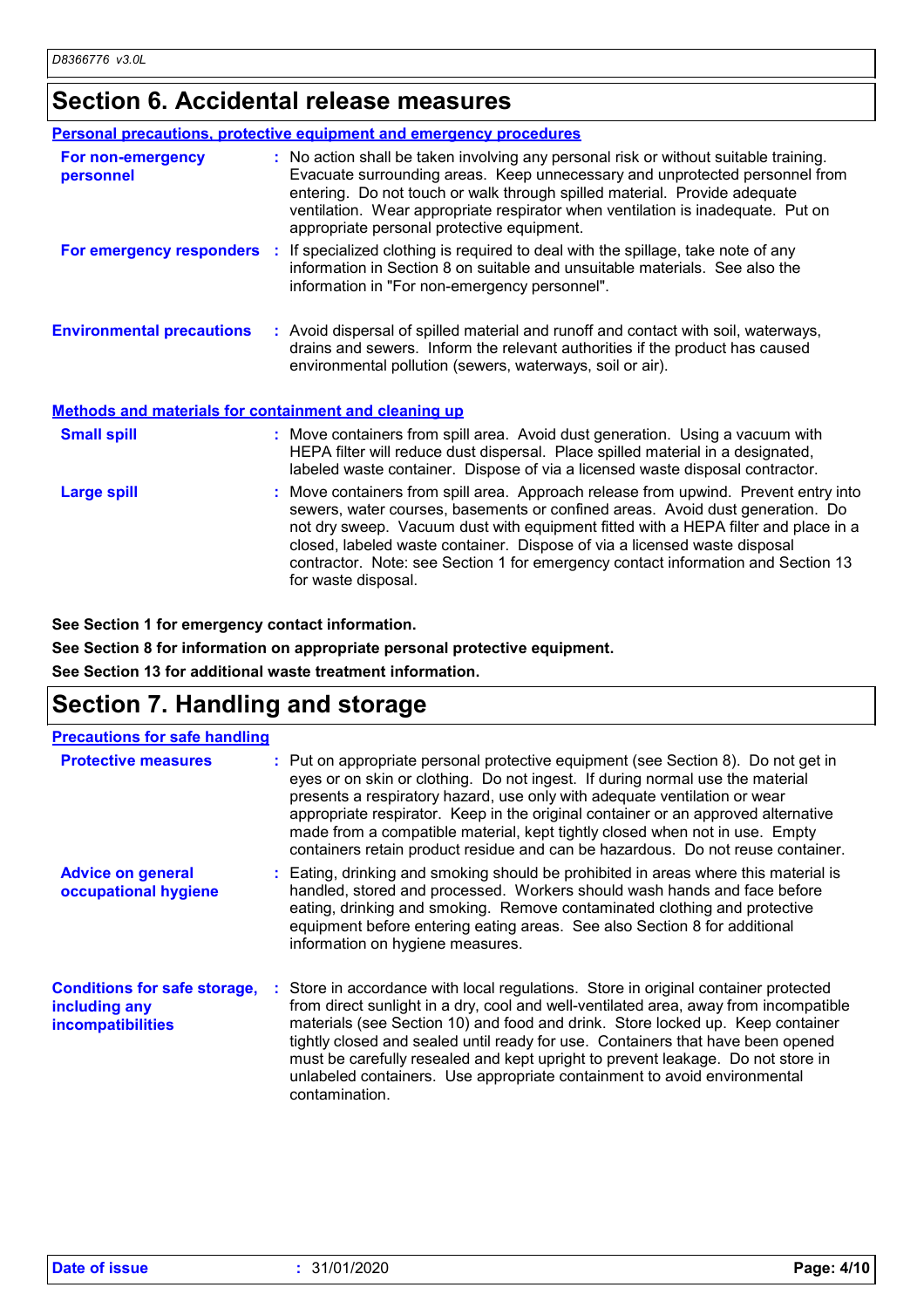# **Section 8. Exposure controls and personal protection**

#### **Control parameters**

**Australia**

#### **Occupational exposure limits**

#### **No exposure standard allocated.**

| <b>New Zealand</b><br><b>Occupational exposure limits</b> | : No exposure standard allocated.                                                                                                                                                                                                                                                                                                                                                                                                                                                                                                                                                                                         |
|-----------------------------------------------------------|---------------------------------------------------------------------------------------------------------------------------------------------------------------------------------------------------------------------------------------------------------------------------------------------------------------------------------------------------------------------------------------------------------------------------------------------------------------------------------------------------------------------------------------------------------------------------------------------------------------------------|
|                                                           |                                                                                                                                                                                                                                                                                                                                                                                                                                                                                                                                                                                                                           |
| <b>Appropriate engineering</b><br><b>controls</b>         | : If user operations generate dust, fumes, gas, vapor or mist, use process enclosures,<br>local exhaust ventilation or other engineering controls to keep worker exposure to<br>airborne contaminants below any recommended or statutory limits.                                                                                                                                                                                                                                                                                                                                                                          |
| <b>Environmental exposure</b><br><b>controls</b>          | Emissions from ventilation or work process equipment should be checked to ensure<br>they comply with the requirements of environmental protection legislation. In some<br>cases, fume scrubbers, filters or engineering modifications to the process<br>equipment will be necessary to reduce emissions to acceptable levels.                                                                                                                                                                                                                                                                                             |
| <b>Individual protection measures</b>                     |                                                                                                                                                                                                                                                                                                                                                                                                                                                                                                                                                                                                                           |
| <b>Hygiene measures</b>                                   | : Wash hands, forearms and face thoroughly after handling chemical products, before<br>eating, smoking and using the lavatory and at the end of the working period.<br>Appropriate techniques should be used to remove potentially contaminated clothing.<br>Wash contaminated clothing before reusing. Ensure that eyewash stations and<br>safety showers are close to the workstation location.                                                                                                                                                                                                                         |
| <b>Eye/face protection</b>                                | Safety eyewear complying with an approved standard should be used when a risk<br>assessment indicates this is necessary to avoid exposure to liquid splashes, mists,<br>gases or dusts. If contact is possible, the following protection should be worn,<br>unless the assessment indicates a higher degree of protection: chemical splash<br>goggles and/or face shield. If inhalation hazards exist, a full-face respirator may be<br>required instead.                                                                                                                                                                 |
| <b>Skin protection</b>                                    |                                                                                                                                                                                                                                                                                                                                                                                                                                                                                                                                                                                                                           |
| <b>Hand protection</b>                                    | : Chemical-resistant, impervious gloves complying with an approved standard should<br>be worn at all times when handling chemical products if a risk assessment indicates<br>this is necessary. Considering the parameters specified by the glove manufacturer,<br>check during use that the gloves are still retaining their protective properties. It<br>should be noted that the time to breakthrough for any glove material may be<br>different for different glove manufacturers. In the case of mixtures, consisting of<br>several substances, the protection time of the gloves cannot be accurately<br>estimated. |
| <b>Body protection</b>                                    | Personal protective equipment for the body should be selected based on the task<br>being performed and the risks involved and should be approved by a specialist<br>before handling this product.                                                                                                                                                                                                                                                                                                                                                                                                                         |
| <b>Other skin protection</b>                              | Appropriate footwear and any additional skin protection measures should be<br>selected based on the task being performed and the risks involved and should be<br>approved by a specialist before handling this product.                                                                                                                                                                                                                                                                                                                                                                                                   |
| <b>Respiratory protection</b>                             | : Based on the hazard and potential for exposure, select a respirator that meets the<br>appropriate standard or certification. Respirators must be used according to a<br>respiratory protection program to ensure proper fitting, training, and other important<br>aspects of use.                                                                                                                                                                                                                                                                                                                                       |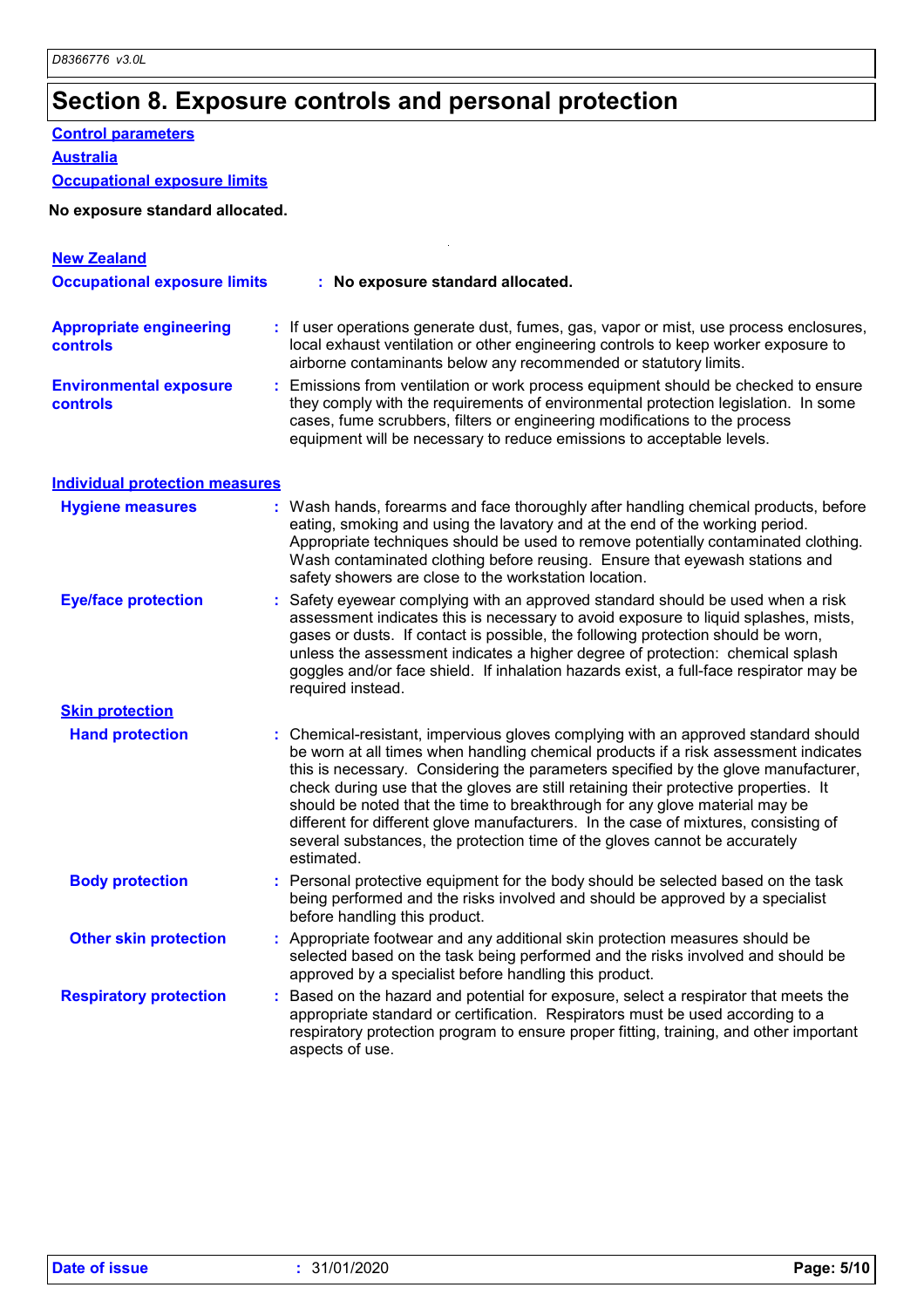# **Section 9. Physical and chemical properties**

| <b>Appearance</b>                                 |    |                                                                      |
|---------------------------------------------------|----|----------------------------------------------------------------------|
| <b>Physical state</b>                             |    | : Solid. [Block]                                                     |
| <b>Color</b>                                      |    | Pink and Blue                                                        |
| Odor                                              | t. | Floral                                                               |
| <b>Odor threshold</b>                             |    | Not available.                                                       |
| pH                                                |    | Þ[c4æ]]∣a‱am≟ ^                                                      |
| <b>Melting point</b>                              |    | : Not available.                                                     |
| <b>Boiling point</b>                              |    | Not available.                                                       |
| <b>Flash point</b>                                |    | Closed cup: >200°C (>392°F)                                          |
| <b>Evaporation rate</b>                           |    | Not available.                                                       |
| <b>Flammability (solid, gas)</b>                  |    | : Not available.                                                     |
| Lower and upper explosive<br>(flammable) limits   |    | : Not available.                                                     |
| <b>Vapor pressure</b>                             |    | : Not available.                                                     |
| <b>Vapor density</b>                              |    | Not available.                                                       |
| <b>Relative density</b>                           |    | Not available.                                                       |
| <b>Solubility</b>                                 |    | Easily soluble in the following materials: cold water and hot water. |
| <b>Solubility in water</b>                        |    | Not available.                                                       |
| <b>Partition coefficient: n-</b><br>octanol/water |    | : Not available.                                                     |
| <b>Auto-ignition temperature</b>                  |    | : Not available.                                                     |
| <b>Decomposition temperature</b>                  |    | : Not available.                                                     |
| <b>Viscosity</b>                                  |    | Not available.                                                       |
| Flow time (ISO 2431)                              |    | Not available.                                                       |

# **Section 10. Stability and reactivity**

| <b>Reactivity</b>                            | : No specific test data related to reactivity available for this product or its ingredients.              |
|----------------------------------------------|-----------------------------------------------------------------------------------------------------------|
| <b>Chemical stability</b>                    | : The product is stable.                                                                                  |
| <b>Possibility of hazardous</b><br>reactions | : Under normal conditions of storage and use, hazardous reactions will not occur.                         |
| <b>Conditions to avoid</b>                   | : No specific data.                                                                                       |
| <b>Incompatible materials</b>                | : No specific data.                                                                                       |
| <b>Hazardous decomposition</b><br>products   | : Under normal conditions of storage and use, hazardous decomposition products<br>should not be produced. |

# **Section 11. Toxicological information**

#### **Information on toxicological effects**

#### **Acute toxicity**

| <b>Product/ingredient name</b>      | <b>Result</b>                                                     | <b>Species</b>        | <b>Dose</b> | <b>Exposure</b> |
|-------------------------------------|-------------------------------------------------------------------|-----------------------|-------------|-----------------|
| l sodium<br>dodecylbenzenesulfonate | LD50 Oral                                                         | Rat - Male,<br>Female | 1080 mg/kg  |                 |
| <b>Conclusion/Summary</b>           | Based on available data, the classification criteria are not met. |                       |             |                 |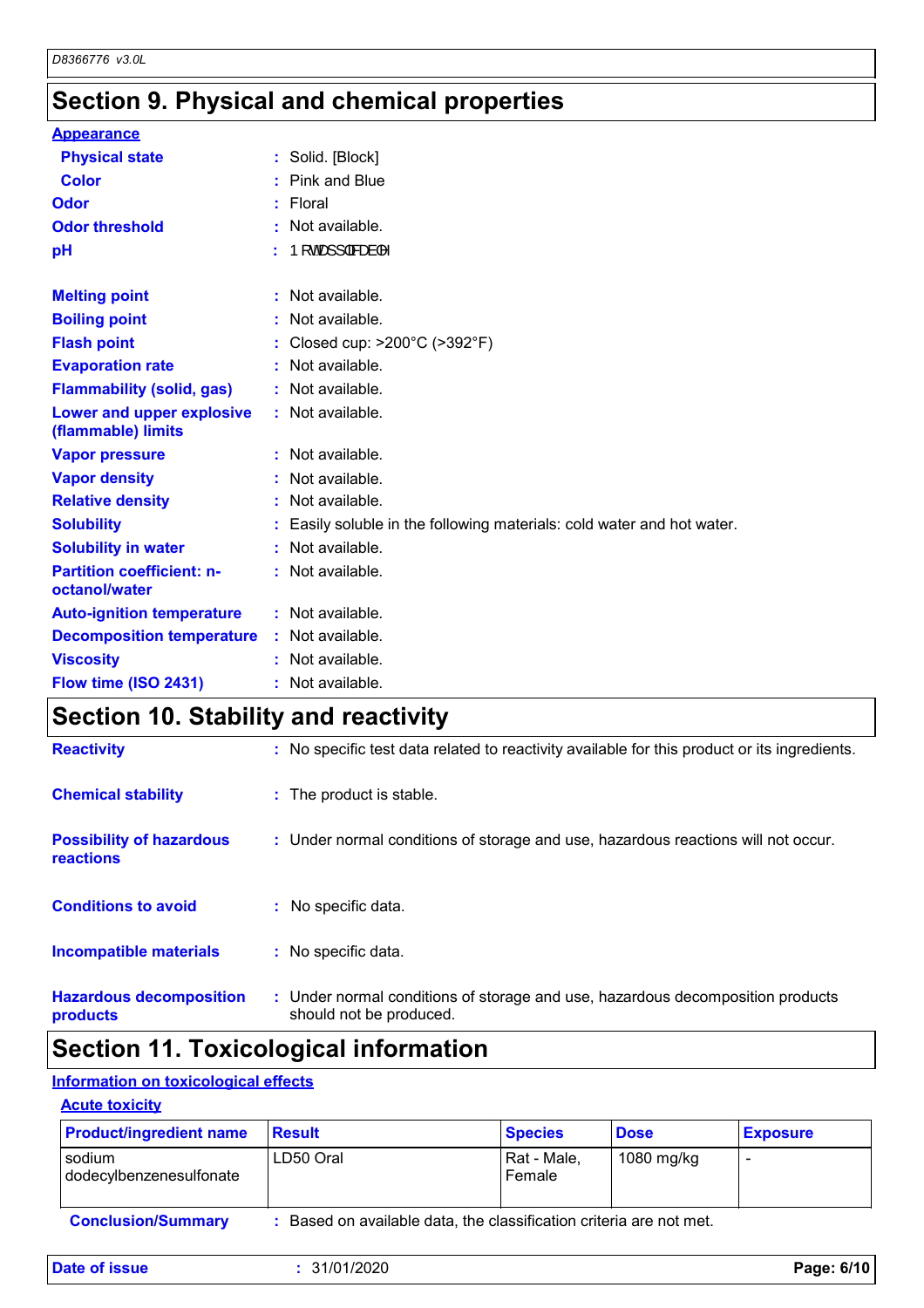### **Section 11. Toxicological information**

#### **Carcinogenicity** Not available. **Conclusion/Summary :** Based on available data, the classification criteria are not met. **Mutagenicity** Not available. **Conclusion/Summary :** Based on available data, the classification criteria are not met. **Teratogenicity** Not available. **Conclusion/Summary :** Based on available data, the classification criteria are not met. **Reproductive toxicity Conclusion/Summary :** Based on available data, the classification criteria are not met. Not available. **Irritation/Corrosion** sodium dodecylbenzenesulfonate Eyes - Severe irritant Rabbit - 24 hours 250 **Micrograms** Eyes - Severe irritant Rabbit - 1 Percent - 1 Percent - 1 Percent - 1 Percent - 1 Percent - 1 Percent - 1 Percent - 1 Percent - 1 Percent - 1 Percent - 1 Percent - 1 Percent - 1 Percent - 1 Percent - 1 Percent - 1 Percent Skin - Moderate irritant - Rabbit milligrams<br>72 hours Eyes - Visible necrosis  $\begin{array}{ccc} \text{Rabbit} & - & 72 \text{ hours} & 6 \text{ days} \end{array}$ **Product/ingredient name** Result **Result All Species Score Exposure Observation Conclusion/Summary Skin Example 20 :** Based on Calculation method: Causes skin irritation. **Eyes Exercise Exercise 1 Exercise 2 :** Based on Calculation method: Causes serious eye damage. **Respiratory <b>:** Based on available data, the classification criteria are not met. **Sensitization** Not available. **Conclusion/Summary Skin Example 20 :** Based on available data, the classification criteria are not met. **Respiratory :** Based on available data, the classification criteria are not met. **Species Information on the likely routes of exposure Specific target organ toxicity (single exposure) Specific target organ toxicity (repeated exposure)** Not available. Not available. **Aspiration hazard** Not available. **:** Not available. **Potential acute health effects**

| <b>Eye contact</b>  | : Causes serious eye damage.                        |
|---------------------|-----------------------------------------------------|
| <b>Inhalation</b>   | : No known significant effects or critical hazards. |
| <b>Skin contact</b> | : Causes skin irritation.                           |
| <b>Ingestion</b>    | : No known significant effects or critical hazards. |

#### **Symptoms related to the physical, chemical and toxicological characteristics**

-

-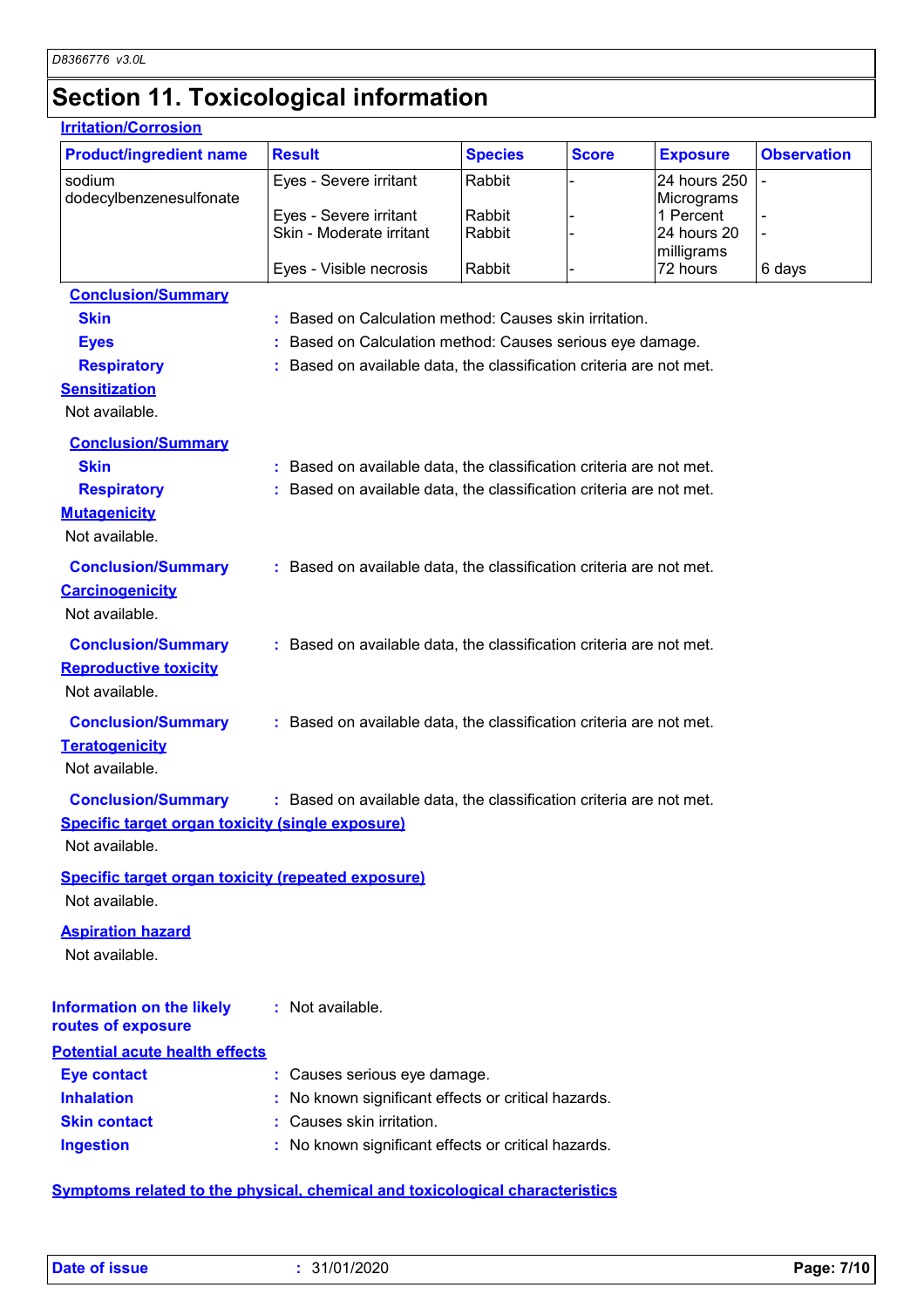# **Section 11. Toxicological information**

| <b>Eye contact</b>  | : Adverse symptoms may include the following:<br>pain<br>watering<br>redness                           |
|---------------------|--------------------------------------------------------------------------------------------------------|
| <b>Inhalation</b>   | : No specific data.                                                                                    |
| <b>Skin contact</b> | : Adverse symptoms may include the following:<br>pain or irritation<br>redness<br>blistering may occur |
| <b>Ingestion</b>    | : Adverse symptoms may include the following:<br>stomach pains                                         |

|                                                   | Delayed and immediate effects and also chronic effects from short and long term exposure |
|---------------------------------------------------|------------------------------------------------------------------------------------------|
| <b>Short term exposure</b>                        |                                                                                          |
| <b>Potential immediate</b><br>effects             | $:$ Not available.                                                                       |
| <b>Potential delayed effects</b>                  | : Not available.                                                                         |
| <b>Long term exposure</b>                         |                                                                                          |
| <b>Potential immediate</b><br>effects             | $:$ Not available.                                                                       |
| <b>Potential delayed effects : Not available.</b> |                                                                                          |
| <b>Potential chronic health effects</b>           |                                                                                          |
| Not available.                                    |                                                                                          |
| <b>Conclusion/Summary</b>                         | : Based on available data, the classification criteria are not met.                      |
| <b>General</b>                                    | : No known significant effects or critical hazards.                                      |
| <b>Carcinogenicity</b>                            | : No known significant effects or critical hazards.                                      |
| <b>Mutagenicity</b>                               | : No known significant effects or critical hazards.                                      |
| <b>Teratogenicity</b>                             | : No known significant effects or critical hazards.                                      |
| <b>Developmental effects</b>                      | : No known significant effects or critical hazards.                                      |
| <b>Fertility effects</b>                          | : No known significant effects or critical hazards.                                      |

#### **Numerical measures of toxicity**

| <b>Acute toxicity estimates</b> |                  |  |
|---------------------------------|------------------|--|
| Route                           | <b>ATE value</b> |  |
| Oral                            | 2700 mg/kg       |  |

# **Section 12. Ecological information**

| <b>Toxicity</b>                   |                                                                                 |                                                                          |                 |  |
|-----------------------------------|---------------------------------------------------------------------------------|--------------------------------------------------------------------------|-----------------|--|
| <b>Product/ingredient name</b>    | <b>Result</b>                                                                   | <b>Species</b>                                                           | <b>Exposure</b> |  |
| sodium<br>dodecylbenzenesulfonate | Acute EC50 29000 µg/l Fresh water                                               | Algae - Chlorella pyrenoidosa -<br>Exponential growth phase              | 96 hours        |  |
|                                   | Acute EC50 7.81 mg/l Fresh water                                                | Crustaceans - Ceriodaphnia<br>dubia - Neonate                            | 48 hours        |  |
|                                   | Acute EC50 5.88 ppm Fresh water                                                 | Daphnia - Daphnia magna                                                  | 48 hours        |  |
|                                   | Acute IC50 112.4 mg/l Fresh water                                               | Algae - Pseudokirchneriella<br>subcapitata - Exponential<br>growth phase | 72 hours        |  |
|                                   | Acute LC50 1.18 ppm Fresh water                                                 | Fish - Lepomis macrochirus                                               | 96 hours        |  |
| <b>Conclusion/Summary</b>         | Based on Calculation Method: Harmful to aquatic life with long lasting effects. |                                                                          |                 |  |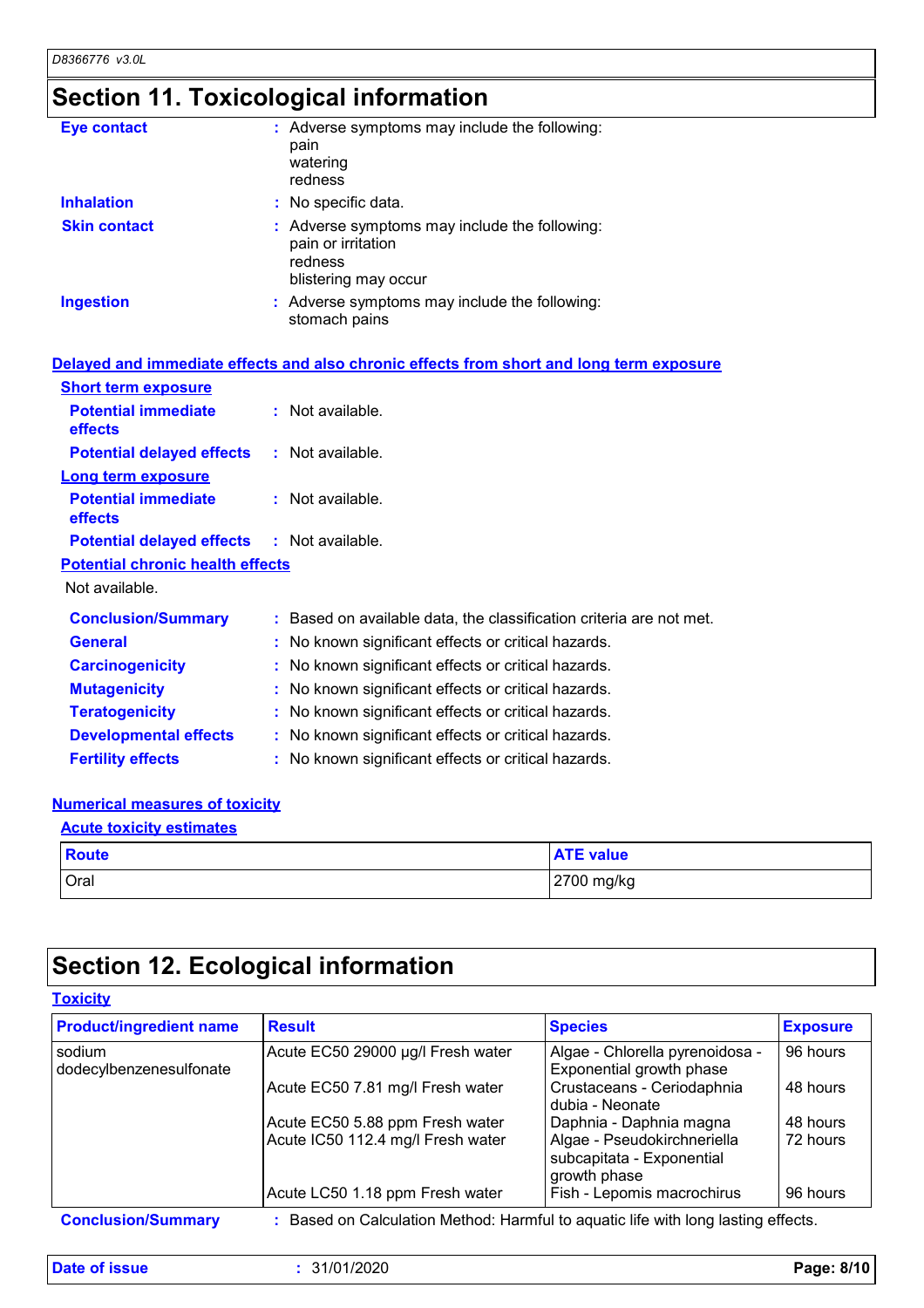# **Section 12. Ecological information**

#### **Persistence and degradability**

**Conclusion/Summary :** Based on available data, the classification criteria are not met.

#### **Bioaccumulative potential**

| <b>Product/ingredient name</b>    | $LoaPow$ | <b>BCF</b> | <b>Potential</b> |
|-----------------------------------|----------|------------|------------------|
| sodium<br>dodecylbenzenesulfonate | 1.96     |            | low              |

| <b>Mobility in soil</b>                                 |                  |
|---------------------------------------------------------|------------------|
| <b>Soil/water partition</b><br><b>coefficient (Koc)</b> | : Not available. |

**Other adverse effects** : No known significant effects or critical hazards.

### **Section 13. Disposal considerations**

| <b>Disposal methods</b> | : The generation of waste should be avoided or minimized wherever possible.            |
|-------------------------|----------------------------------------------------------------------------------------|
|                         | Disposal of this product, solutions and any by-products should at all times comply     |
|                         | with the requirements of environmental protection and waste disposal legislation       |
|                         | and any regional local authority requirements. Dispose of surplus and non-             |
|                         | recyclable products via a licensed waste disposal contractor. Waste should not be      |
|                         | disposed of untreated to the sewer unless fully compliant with the requirements of     |
|                         | all authorities with jurisdiction. Waste packaging should be recycled. Incineration or |
|                         | landfill should only be considered when recycling is not feasible. This material and   |
|                         | its container must be disposed of in a safe way. Care should be taken when             |
|                         | handling emptied containers that have not been cleaned or rinsed out. Empty            |
|                         | containers or liners may retain some product residues. Avoid dispersal of spilled      |
|                         | material and runoff and contact with soil, waterways, drains and sewers.               |

|                                      | <b>ADG</b>      | <b>ADR/RID</b> | <b>IMDG</b>    | <b>IATA</b>    |
|--------------------------------------|-----------------|----------------|----------------|----------------|
| <b>UN number</b>                     | Not regulated.  | Not regulated. | Not regulated. | Not regulated. |
| <b>UN proper</b><br>shipping name    |                 |                |                |                |
| <b>Transport hazard</b><br>class(es) |                 |                | ٠              |                |
| <b>Packing group</b>                 | $\qquad \qquad$ |                |                |                |
| <b>Environmental</b><br>hazards      | No.             | No.            | No.            | No.            |

**Special precautions for user** : Transport within user's premises: always transport in closed containers that are upright and secure. Ensure that persons transporting the product know what to do in the event of an accident or spillage.

**Transport in bulk according to Annex II of MARPOL and the IBC Code :** Not available.